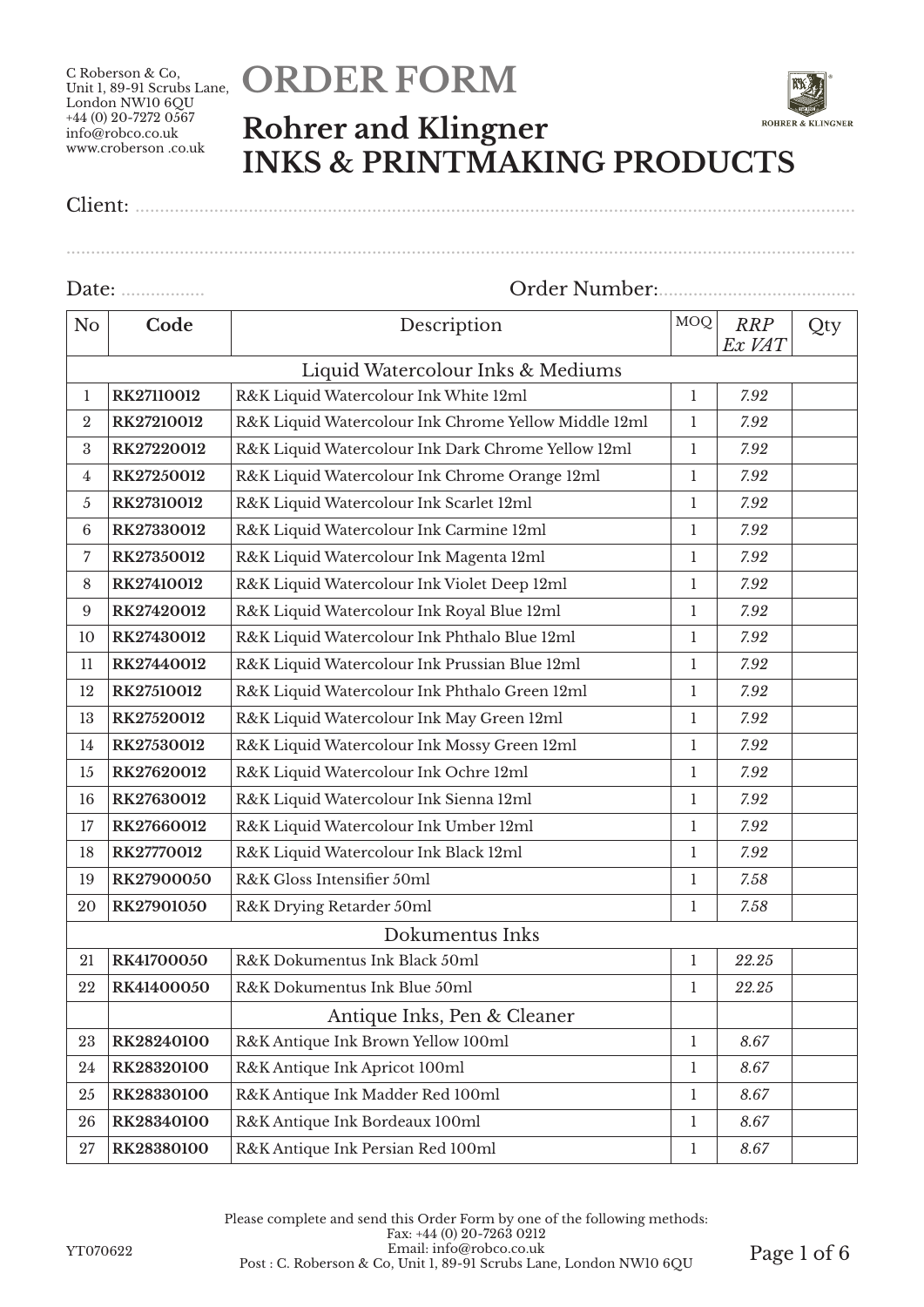# **ORDER FORM**



Client: ..................................................................................................................................................

................................................................................................................................................................

| N <sub>o</sub> | Code                                                     | MOQ<br>Description                                     |              | <b>RRP</b><br>Ex VAT | Qty |
|----------------|----------------------------------------------------------|--------------------------------------------------------|--------------|----------------------|-----|
| 28             | RK28410100                                               | R&K Antique Ink Blue Violet 100ml                      |              | 8.67                 |     |
| 29             | RK28420100                                               | R&K Antique Ink Senegal Blue 100ml                     | $\mathbf{1}$ | 8.67                 |     |
| 30             | RK28430100                                               | R&K Antique Ink Maurizius Blue 100ml                   | $\mathbf{1}$ | 8.67                 |     |
| 31             | RK28510100                                               | R&K Antique Ink Lotus Green 100ml                      | $\mathbf{1}$ | 8.67                 |     |
| 32             | RK28520100                                               | R&K Antique Ink Emerald Green 100ml                    | $\mathbf{1}$ | 8.67                 |     |
| 33             | RK28530100                                               | R&K Antique Ink Cheops Green 100ml                     | $\mathbf{1}$ | 8.67                 |     |
| 34             | RK28630100                                               | R&K Antique Ink Astoria Brown 100ml                    | $\mathbf{1}$ | 8.67                 |     |
| 35             | RK28640100                                               | R&K Antique Ink Burnt Umber 100ml                      | $\mathbf 1$  | 8.67                 |     |
| 36             | RK28650100                                               | R&K Antique Ink Caput Mortuum 100ml                    | $\mathbf{l}$ | 8.67                 |     |
| 37             | RK28660100                                               | R&K Antique Ink Bistre 100ml                           | $\mathbf{1}$ | 8.67                 |     |
| 38             | RK28710100                                               | R&K Antique Ink Ceres Black 100ml                      | $\mathbf{1}$ | 8.67                 |     |
| 39             | RK28730100                                               | R&K Antique Ink Paynes Grey 100ml                      | $\mathbf{1}$ | 8.67                 |     |
| 40             | RK28750100                                               | R&K Antique Ink Slate Grey 100ml                       |              | 8.67                 |     |
| 41             | RK29001001                                               | R&K Antique Ink Display Stand 6 x 24 Bottles           |              |                      |     |
| 42             | RK29201001                                               | R&K Antique Ink Glass Pen Gold                         |              | 29.00                |     |
| 43             | RK29900250                                               | R&K Antique Ink Cleaner 250ml                          |              | 14.17                |     |
|                | Drawing & Calligraphy Inks                               |                                                        |              |                      |     |
| 44             | RK29710012                                               | R&K Drawing & Calligraphy Ink White 12ml               |              | 4.08                 |     |
| 45             | RK29710050                                               | R&K Drawing & Calligraphy Ink White 50ml               | $\mathbf{1}$ | 6.08                 |     |
| 46             | RK29710250                                               | R&K Drawing & Calligraphy Ink White 250ml              | $\mathbf{l}$ | 20.17                |     |
| 47             | RK29701012                                               | R&K Drawing & Calligraphy Ink Yellow 12ml              | $\mathbf{1}$ | 4.08                 |     |
| 48             | RK29701050                                               | R&K Drawing & Calligraphy Ink Yellow 50ml              | $\mathbf{1}$ | 6.08                 |     |
| 49             | RK29701250                                               | R&K Drawing & Calligraphy Ink Yellow 250ml             | $\mathbf{1}$ | 20.17                |     |
| 50             | RK29720012                                               | R&K Drawing & Calligraphy Ink Golden Yellow 12ml       | $\mathbf{1}$ | 4.08                 |     |
| 51             | RK29720050                                               | R&K Drawing & Calligraphy Ink Golden Yellow 50ml       |              | 6.08                 |     |
| 52             | RK29720250                                               | R&K Drawing & Calligraphy Ink Golden Yellow 250ml<br>1 |              | 20.17                |     |
| 53             | RK29721012                                               | R&K Drawing & Calligraphy Ink Orange 12ml              |              | 4.08                 |     |
| 54             | RK29721050                                               | R&K Drawing & Calligraphy Ink Orange 50ml              | $\bf{l}$     | 6.08                 |     |
| 55             | RK29721250                                               | R&K Drawing & Calligraphy Ink Orange 250ml             | $\bf{l}$     | 20.17                |     |
| 56             | RK29730012                                               | R&K Drawing & Calligraphy Ink Scarlet 12ml             | $\bf{l}$     | 4.08                 |     |
| 57             | R&K Drawing & Calligraphy Ink Scarlet 50ml<br>RK29730050 |                                                        | $\mathbf{1}$ | $6.08\,$             |     |

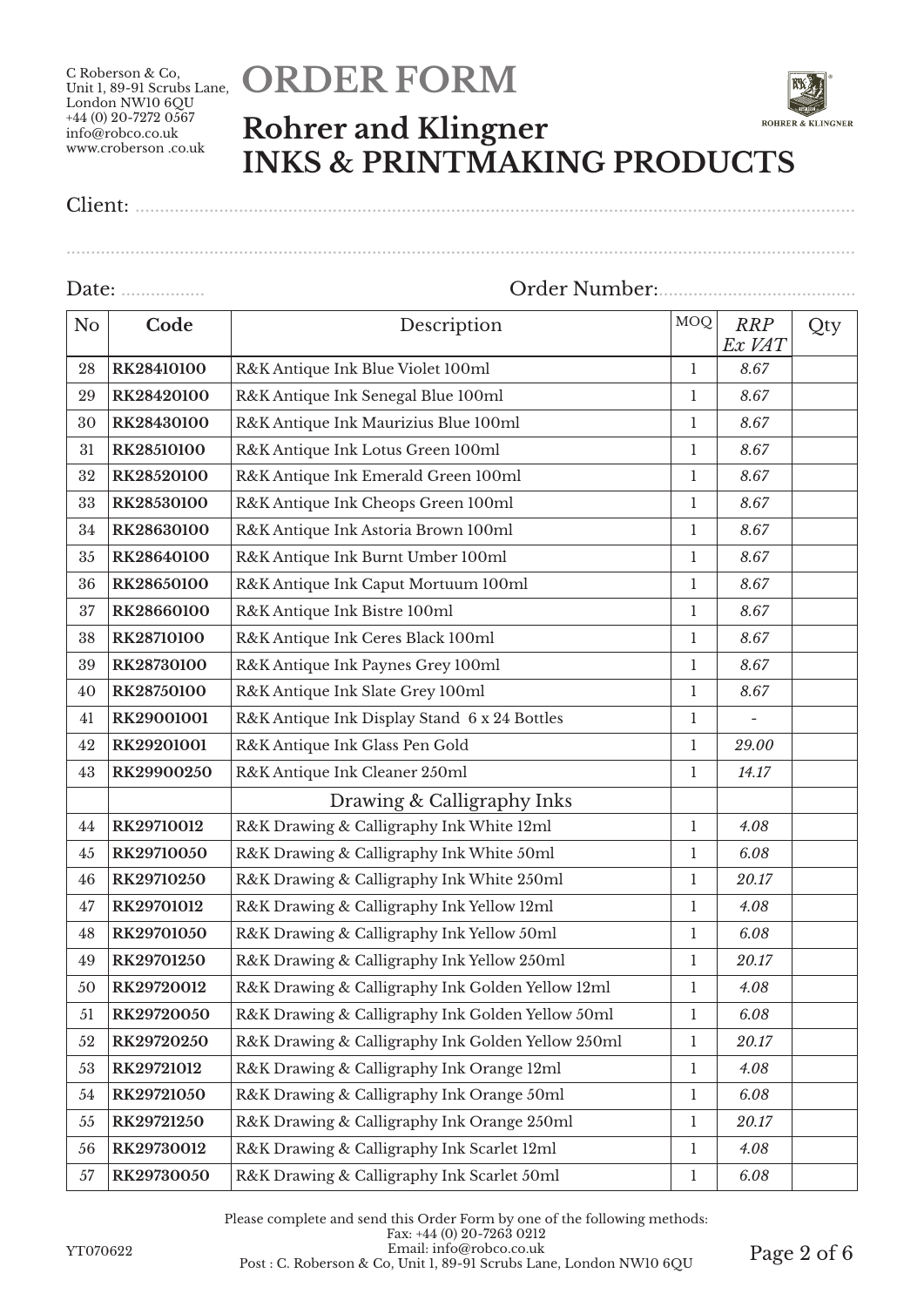# **ORDER FORM**



................................................................................................................................................................

Client: ..................................................................................................................................................

| No     | Code       | Description                                                 |              | <b>RRP</b><br>Ex VAT | Qty |
|--------|------------|-------------------------------------------------------------|--------------|----------------------|-----|
| 58     | RK29730250 | R&K Drawing & Calligraphy Ink Scarlet 250ml                 |              | 20.17                |     |
| 59     | RK29731012 | R&K Drawing & Calligraphy Ink Carmine 12ml                  | $\mathbf{1}$ | 4.08                 |     |
| 60     | RK29731050 | R&K Drawing & Calligraphy Ink Carmine 50ml                  | $\mathbf{1}$ | 6.08                 |     |
| 61     | RK29731250 | R&K Drawing & Calligraphy Ink Carmine 250ml                 | $\mathbf{1}$ | 20.17                |     |
| 62     | RK29702012 | R&K Drawing & Calligraphy Ink Magenta 12ml                  | $\mathbf{1}$ | 4.08                 |     |
| 63     | RK29702050 | R&K Drawing & Calligraphy Ink Magenta 50ml                  | $\mathbf{1}$ | 6.08                 |     |
| 64     | RK29702250 | R&K Drawing & Calligraphy Ink Magenta 250ml                 | $\mathbf{1}$ | 20.17                |     |
| 65     | RK29738012 | R&K Drawing & Calligraphy Ink Purple Violet 12ml            | $\mathbf{1}$ | 4.08                 |     |
| 66     | RK29738050 | R&K Drawing & Calligraphy Ink Purple Violet 50ml            | $\mathbf 1$  | 6.08                 |     |
| 67     | RK29738250 | R&K Drawing & Calligraphy Ink Purple Violet 250ml           | $\mathbf{1}$ | 20.17                |     |
| 68     | RK29740012 | R&K Drawing & Calligraphy Ink Violet 12ml                   | $\mathbf{1}$ | 4.08                 |     |
| 69     | RK29740050 | R&K Drawing & Calligraphy Ink Violet 50ml                   | $\mathbf{1}$ | 6.08                 |     |
| 70     | RK29740250 | R&K Drawing & Calligraphy Ink Violet 250ml                  |              | 20.17                |     |
| 71     | RK29741012 | R&K Drawing & Calligraphy Ink Phthalo Blue 12ml             |              | 4.08                 |     |
| 72     | RK29741050 | R&K Drawing & Calligraphy Ink Phthalo Blue 50ml             |              | 6.08                 |     |
| 73     | RK29741250 | R&K Drawing & Calligraphy Ink Phthalo Blue 250ml            |              | 20.17                |     |
| 74     | RK29742012 | R&K Drawing & Calligraphy Ink Indigo 12ml                   |              | 4.08                 |     |
| 75     | RK29742050 | R&K Drawing & Calligraphy Ink Indigo 50ml                   |              | 6.08                 |     |
| 76     | RK29742250 | R&K Drawing & Calligraphy Ink Indigo 250ml                  |              | 20.17                |     |
| $77\,$ | RK29743012 | R&K Drawing & Calligraphy Ink Turquoise 12ml                | $\mathbf{1}$ | 4.08                 |     |
| 78     | RK29743050 | R&K Drawing & Calligraphy Ink Turquoise 50ml                | $\mathbf{1}$ | 6.08                 |     |
| 79     | RK29743250 | R&K Drawing & Calligraphy Ink Turquoise 250ml               | $\mathbf{1}$ | 20.17                |     |
| 80     | RK29703012 | R&K Drawing & Calligraphy Ink Cyan Blue 12ml                | $\mathbf{1}$ | 4.08                 |     |
| 81     | RK29703050 | R&K Drawing & Calligraphy Ink Cyan Blue 50ml                | $\mathbf{1}$ | 6.08                 |     |
| 82     | RK29703250 | R&K Drawing & Calligraphy Ink Cyan Blue 250ml               | $\mathbf{1}$ | 20.17                |     |
| 83     | RK29750012 | R&K Drawing & Calligraphy Ink Phthalo Green 12ml            | $\mathbf{1}$ | 4.08                 |     |
| 84     | RK29750050 | R&K Drawing & Calligraphy Ink Phthalo Green 50ml            |              | 6.08                 |     |
| 85     | RK29750250 | R&K Drawing & Calligraphy Ink Phthalo Green 250ml           |              | 20.17                |     |
| 86     | RK29751012 | R&K Drawing & Calligraphy Ink Sap Green 12ml                | $\mathbf 1$  | 4.08                 |     |
| 87     | RK29751050 | R&K Drawing & Calligraphy Ink Sap Green 50ml<br>$\mathbf 1$ |              | 6.08                 |     |
| 88     | RK29751250 | R&K Drawing & Calligraphy Ink Sap Green 250ml               | $\mathbf{l}$ | 20.17                |     |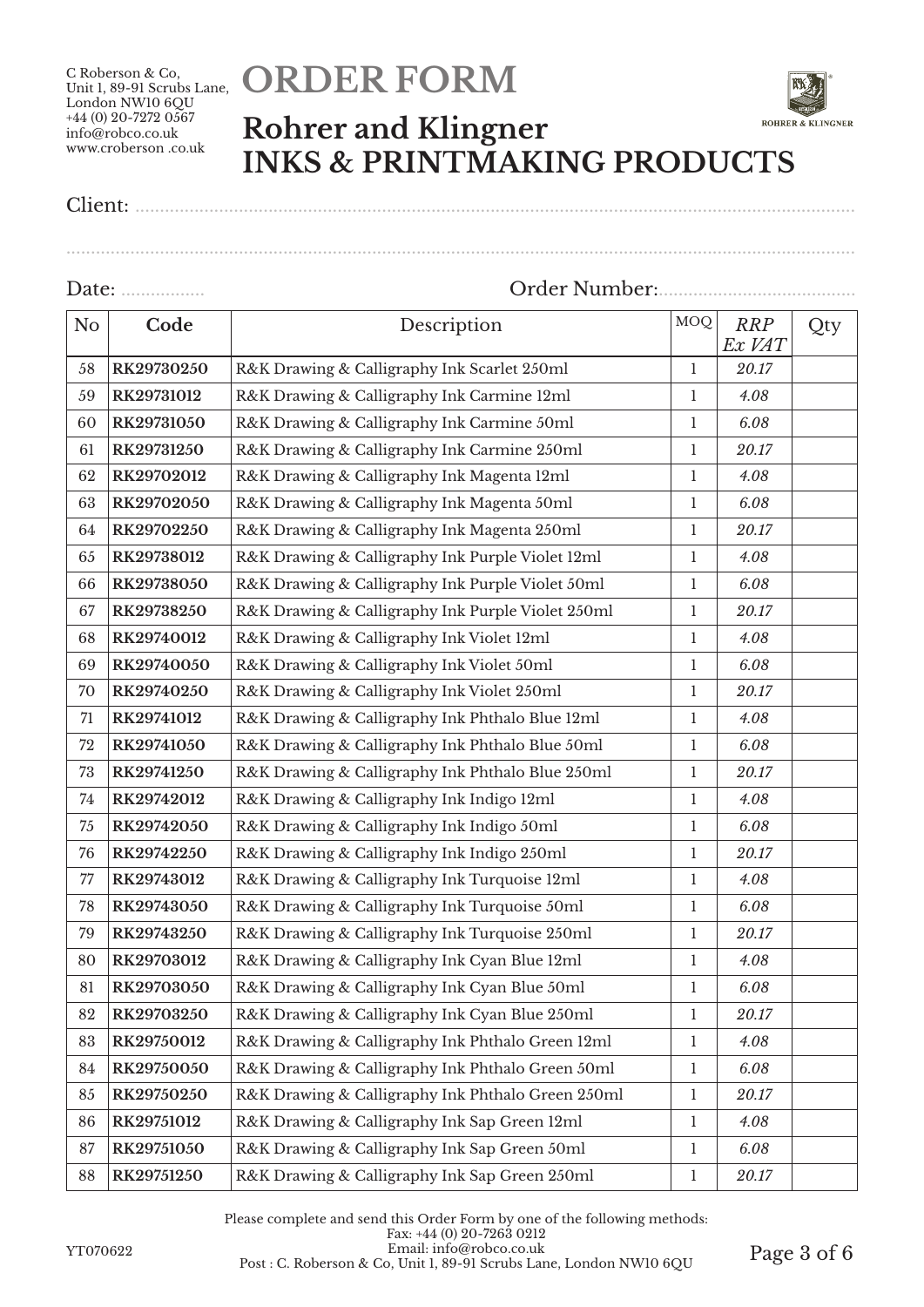# **ORDER FORM**



Client: ..................................................................................................................................................

| N <sub>o</sub> | Code                                                   | <b>MOQ</b><br>Description                           |              | <b>RRP</b><br>Ex VAT | Qty |
|----------------|--------------------------------------------------------|-----------------------------------------------------|--------------|----------------------|-----|
| 89             | RK29753012                                             | R&K Drawing & Calligraphy Ink Yellow Green 12ml     |              | 4.08                 |     |
| 90             | RK29753050                                             | R&K Drawing & Calligraphy Ink Yellow Green 50ml     | 1            | 6.08                 |     |
| 91             | RK29753250                                             | R&K Drawing & Calligraphy Ink Yellow Green 250ml    | $\mathbf{1}$ | 20.17                |     |
| 92             | RK29754012                                             | R&K Drawing & Calligraphy Ink Old Golden Green 12ml | 1            | 4.08                 |     |
| 93             | RK29754050                                             | R&K Drawing & Calligraphy Ink Old Golden Green 50ml | $\mathbf{1}$ | 6.08                 |     |
| 94             | RK29754250                                             | R&K Drawing & Calligraphy Ink Old Golden Grn. 250ml | $\mathbf{1}$ | 20.17                |     |
| 95             | RK29762012                                             | R&K Drawing & Calligraphy Ink Ochre 12ml            | $\mathbf{1}$ | 4.08                 |     |
| 96             | RK29762050                                             | R&K Drawing & Calligraphy Ink Ochre 50ml            | $\mathbf{1}$ | 6.08                 |     |
| 97             | RK29762250                                             | R&K Drawing & Calligraphy Ink Ochre 250ml           | $\mathbf{1}$ | 20.17                |     |
| 98             | RK29763012                                             | R&K Drawing & Calligraphy Ink Burnt Sienna 12ml     | $\mathbf{1}$ | 4.08                 |     |
| 99             | RK29763050                                             | R&K Drawing & Calligraphy Ink Burnt Sienna 50ml     | $\mathbf{1}$ | 6.08                 |     |
| 100            | RK29763250                                             | R&K Drawing & Calligraphy Ink Burnt Sienna 250ml    |              | 20.17                |     |
| 101            | RK29760012                                             | R&K Drawing & Calligraphy Ink Umber 12ml            |              | 4.08                 |     |
| 102            | RK29760050                                             | R&K Drawing & Calligraphy Ink Umber 50ml            |              | 6.08                 |     |
| 103            | RK29760250                                             | R&K Drawing & Calligraphy Ink Umber 250ml           |              | 20.17                |     |
| 104            | RK29761012                                             | R&K Drawing & Calligraphy Ink Sepia 12ml            |              | 4.08                 |     |
| 105            | RK29761050<br>R&K Drawing & Calligraphy Ink Sepia 50ml |                                                     | $\mathbf{1}$ | 6.08                 |     |
| 106            | RK29761250                                             | R&K Drawing & Calligraphy Ink Sepia 250ml           | $\mathbf{1}$ | 20.17                |     |
| 107            | RK29770012                                             | R&K Drawing & Calligraphy Ink Black 12ml            | $\mathbf{1}$ | 4.08                 |     |
| 108            | RK29770050                                             | R&K Drawing & Calligraphy Ink Black 50ml            | $\mathbf{1}$ | 6.08                 |     |
| 109            | RK29770250                                             | R&K Drawing & Calligraphy Ink Black 250ml           | $\mathbf{1}$ | $20.17\,$            |     |
| $110$          | RK29770999                                             | R&K Drawing & Calligraphy Ink Black 1000ml          | $\mathbf{1}$ | 54.58                |     |
| 111            | RK29801050                                             | R&K Drawing & Calligraphy Ink Silver 50ml           | $\mathbf{1}$ | 6.67                 |     |
| $112\,$        | RK29802050                                             | R&K Drawing & Calligraphy Ink Gold 50ml             |              | 6.67                 |     |
| 113            | RK29200001                                             | R&K Drawing & Calligraphy Ink Set                   |              | 50.92                |     |
|                |                                                        | <b>Writing Inks</b>                                 |              |                      |     |
| 114            | RK40210050                                             | R&K Writing Ink Sunflower 50ml                      |              | 5.42                 |     |
| 115            | RK40308050                                             | R&K Writing Ink Morinda 50ml                        | 1            | 5.42                 |     |
| 116            | R&K Writing Ink Pernambuco 50ml<br>RK40310050          |                                                     | $\mathbf{1}$ | 5.42                 |     |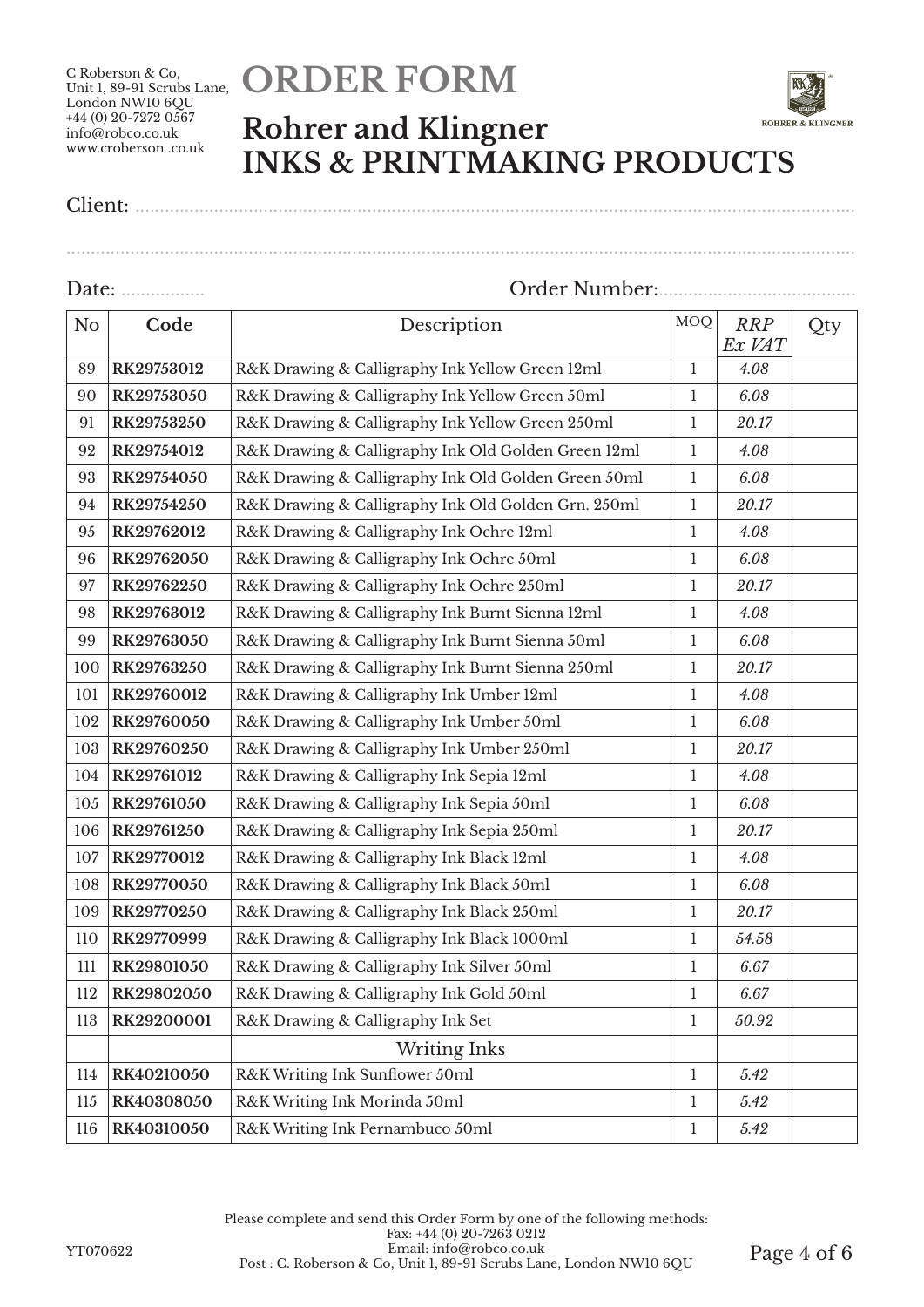# **ORDER FORM**



Client: ..................................................................................................................................................

| N <sub>o</sub> | Code                                               | Description                                    |              | <b>RRP</b><br>Ex VAT | Qty |
|----------------|----------------------------------------------------|------------------------------------------------|--------------|----------------------|-----|
| 117            | RK40320050                                         | R&K Writing Ink Magenta 50ml                   |              | 5.42                 |     |
| 118            | RK40330050                                         | R&K Writing Ink Old Bordeaux 50ml              |              | 5.42                 |     |
| 119            | RK40340050                                         | R&K Writing Ink Solferino 50ml                 | $\mathbf{1}$ | 5.42                 |     |
| 120            | RK40410050                                         | R&K Writing Ink Cassia 50ml                    | $\mathbf{1}$ | 5.42                 |     |
| 121            | RK40440050                                         | R&K Writing Ink Royal Blue 50ml                | $\mathbf{l}$ | 5.42                 |     |
| 122            | RK40450050                                         | R&K Writing Ink Permanent Blue 50ml            | $\mathbf{1}$ | 5.42                 |     |
| 123            | RK40460050                                         | R&K Writing Ink Sea Bluish 50ml                | $\mathbf{1}$ | 5.42                 |     |
| 124            | RK40505050                                         | R&K Writing Ink Verdigrease 50ml               | $\mathbf{1}$ | 5.42                 |     |
| 125            | RK40510050                                         | R&K Writing Ink Virdian Green 50ml             | $\mathbf{1}$ | 5.42                 |     |
| 126            | RK40520050                                         | R&K Writing Ink Verdure 50ml                   | $\mathbf{l}$ | 5.42                 |     |
| 127            | RK40530050                                         | R&K Writing Ink Old Golden Green 50ml          | $\bf{l}$     | 5.42                 |     |
| 128            | RK40610050                                         | R&K Writing Ink Sepia 50ml                     |              | 5.42                 |     |
| 129            | RK40707050                                         | R&K Writing Ink Leipsician Black 50ml          |              | 5.42                 |     |
| 130            | RK40710050                                         | R&K Writing Ink Iron Gall Scabiosa Purple 50ml |              | 5.42                 |     |
| 131            | R&K Writing Ink Iron Gall Salix 50ml<br>RK40711050 |                                                | $\mathbf{1}$ | 5.42                 |     |
| 132            | R&K Writing Ink Set<br>RK40200001                  |                                                | $\mathbf{1}$ | 50.92                |     |
| 133            | RK40201002                                         | R&K Writing Ink Glass Pen                      |              | 29.00                |     |
| Drawing Inks   |                                                    |                                                |              |                      |     |
| 134            | RK29500050                                         | R&K Drawing Ink Black 50ml                     | $\mathbf{1}$ | 6.25                 |     |
| 135            | RK29500250                                         | R&K Drawing Ink Black 250ml                    | $\mathbf{1}$ | 20.75                |     |
| 136            | RK29500999                                         | R&K Drawing Ink Black 1000ml                   | $\mathbf{1}$ | 56.17                |     |
| 137            | RK29501050                                         | R&K Drawing Ink Sepia 50ml                     |              | 6.25                 |     |
| 138            | RK29501250                                         | R&K Drawing Ink Sepia 250ml                    |              | 20.75                |     |
| 139            | RK29502050                                         | R&K Drawing Ink Bistre 50ml<br>$\mathbf{1}$    |              | 6.25                 |     |
| 140            | RK29502250                                         | R&K Drawing Ink Bistre 250ml                   | $\mathbf 1$  | 20.75                |     |
| 141            | RK29503050                                         | R&K Drawing Ink Silver 50ml                    | $\mathbf{1}$ | 6.92                 |     |
| 142            | RK29504050                                         | R&K Drawing Ink Gold 50ml                      |              | 6.92                 |     |